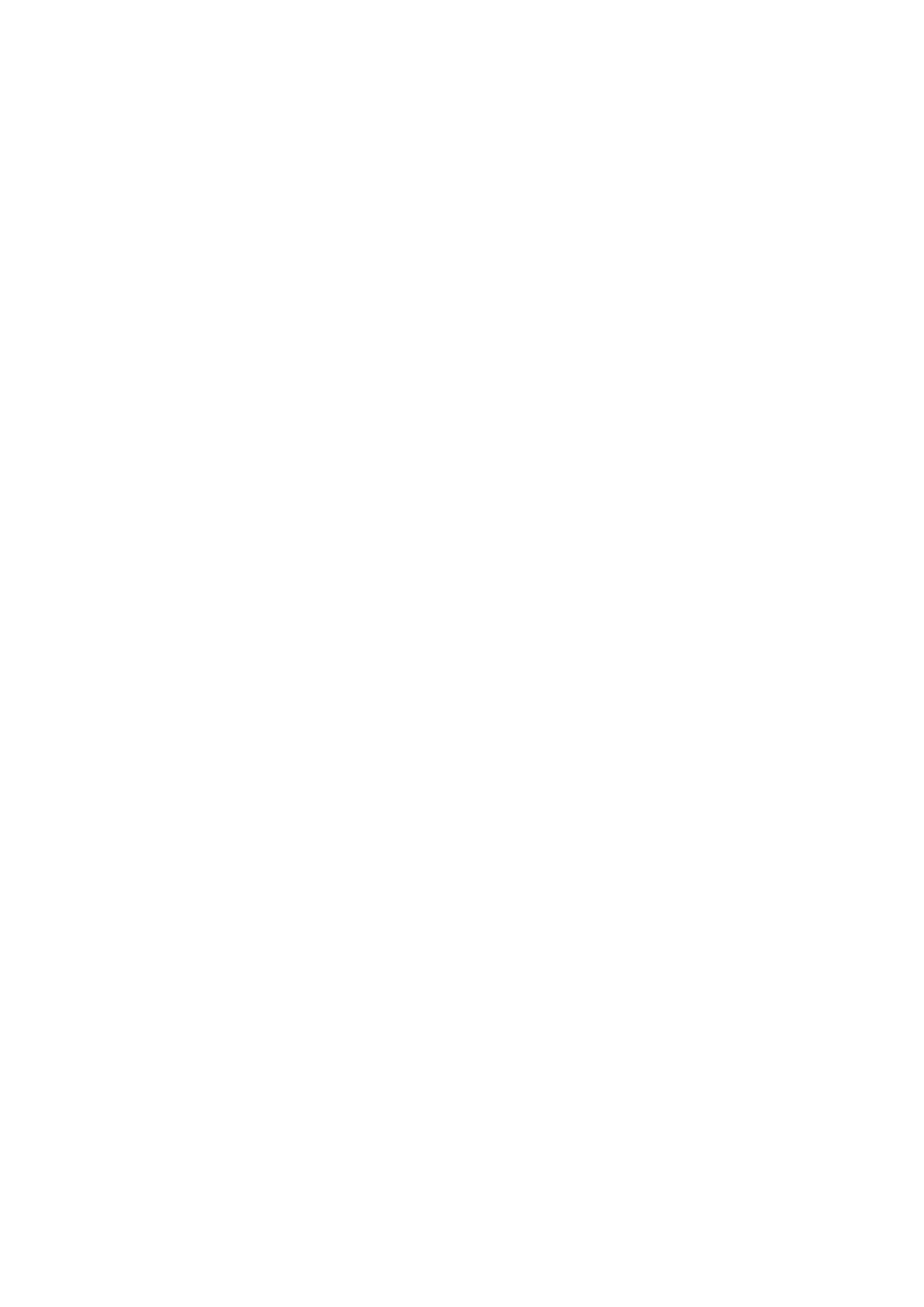# **Table of contents**

| $\mathbf{1}$            |                                         |  |  |
|-------------------------|-----------------------------------------|--|--|
| $\overline{2}$          |                                         |  |  |
|                         | 2.1                                     |  |  |
|                         | 2.2                                     |  |  |
|                         | 2.3                                     |  |  |
|                         | 2.4                                     |  |  |
|                         | 2.5                                     |  |  |
|                         | 2.6                                     |  |  |
| $\mathbf{3}$            |                                         |  |  |
|                         | 3.1                                     |  |  |
|                         | 3.2                                     |  |  |
|                         | 3.3                                     |  |  |
| $\overline{\mathbf{4}}$ |                                         |  |  |
|                         | 4.1<br>4.1.1<br>4.1.2                   |  |  |
|                         | 4.2                                     |  |  |
|                         | 4.3                                     |  |  |
|                         | 4.4                                     |  |  |
|                         | 4.5<br>4.5.1<br>4.5.2<br>4.5.3<br>4.5.4 |  |  |
|                         | 4.6                                     |  |  |
| 5                       |                                         |  |  |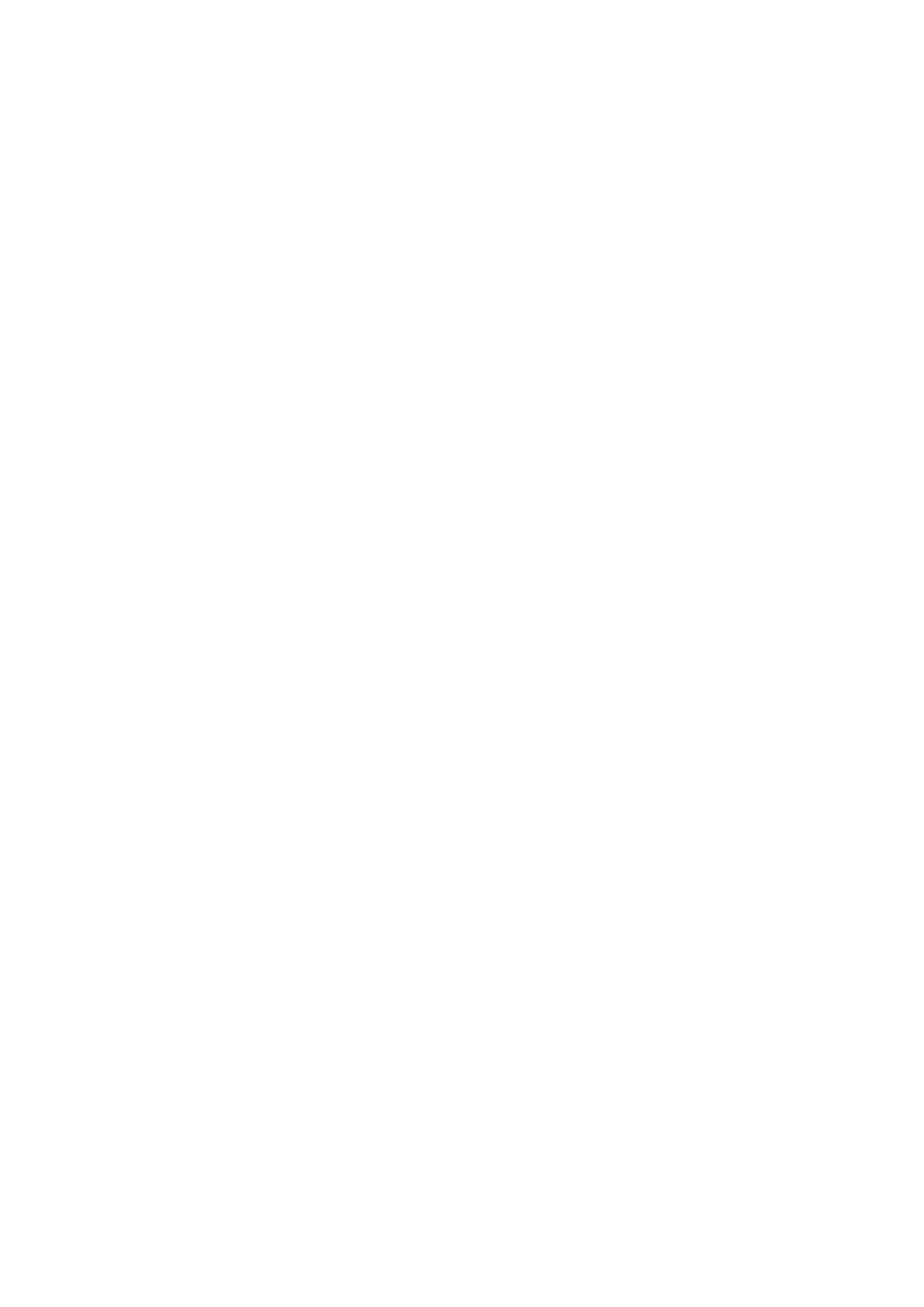#### **1 INTRODUCTION**

A review of the *Regional Programme of Action for the Protection of the Arctic Marine Environment from Land-based Activities (RPA)* is included in the on-going 2004-2006 work plan for PAME. Canada was requested to act as lead country and submitted a draft discussion paper to the Working Group. This report is a result of that initial review and the subsequent discussions by PAME. It has been prepared to help determine whether a review of the RPA should be included in the 2006-2008 PAME work plan.

This review considers the potential need to amend the RPA and does not suggest actual text or format changes.

The following contains preliminary findings and outlines factors to be taken into account if it is decided to bring the RPA up-to-date in light of new information and recent international developments.

#### **2 GENERAL COMMENTS**

#### **2.1 Goals and Objectives**

The rationale for the original negotiation and acceptance of a Regional Programme of Action for the Arctic has not changed, and is clearly stated in the first five paragraphs of the introduction to the existing document, and elaborated under Chapter 2.0 "Goals and Objectives".

#### **2.2 Evaluation**

A revision of the text of the RPA could include an evaluation of the usefulness of the existing Agreement, including elements dealing with technical co-operation, assistance, education and training. A schedule and process for obtaining this broader based input from Arctic Council Member States, Permanent Participants, and other related Working Groups should be an early task. An evaluation could address whether the existing RPA and the programme that it supports have functioned as originally intended and ask for suggestions to correct perceived weaknesses.

# **2.3 The Global Programme of Action (GPA)**

A regional plan of action serves to bridge the gap between the global agreement and the national plans that give it substance. The Arctic RPA supports cooperation, regional compatibility and the sharing of knowledge. It demonstrates to the world a collective resolve to protect the Arctic waters and hence supports applications for global funding on Arctic issues. One example, where the presence of a regional approach proved very useful, was in the awarding of the Global Environment Facility (GEF) programme addressing "hot spots" sources in the Russian Federation.

The GPA itself has matured since the Arctic RPA was negotiated, and it is important to consider whether revisions to the RPA are needed to better reflect the stated needs of the global programme.

The RPA has proved to be an important tool in promoting integrated management and protection of our coastal and shared Arctic waters, and which needs to be maintained in a current form to provide the necessary regional link between the GPA and NPAs.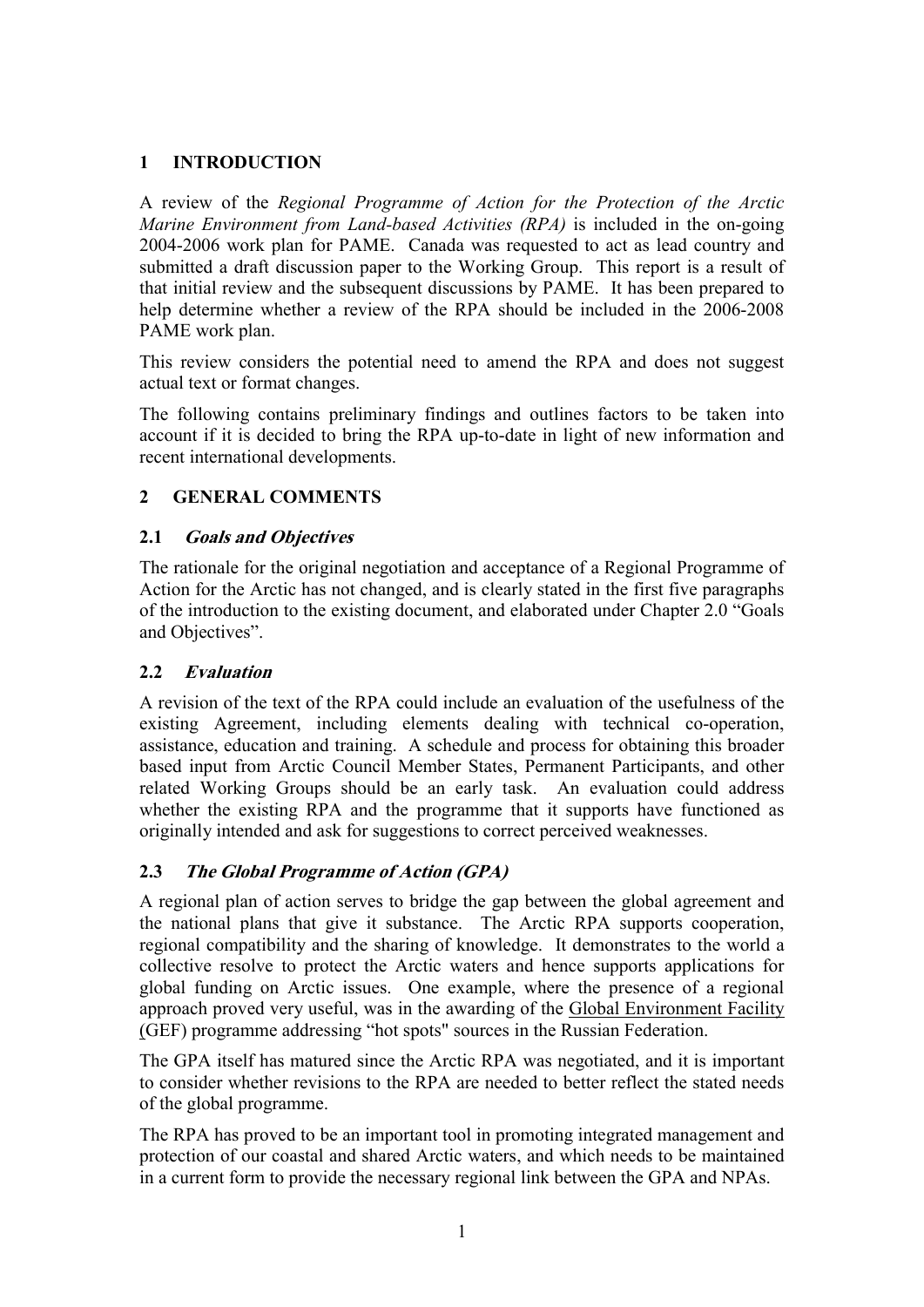# **2.4 Research and Monitoring**

There are provisions for reporting arrangements in Section 7.0 of the RPA, including the development of a Clearing House and a reporting procedure, but no details or schedules are given. Adopting revisions to the RPA requires an understanding of changes and trends in the marine environment that can be better understood with scientific research, observation and monitoring. Apart from the clearing house, the existing text makes little mention of arrangements needed for cooperation in the collection, exchange and analysis of related marine data. Additional paragraphs may be necessary to clarify how information is obtained, analyzed and shared.

# **2.5 The RPA format**

The RPA was clearly intended to be a dynamic programme. For example, paragraph 1.6 refers to an "initial phase" and describes future work of the RPA to include a "….*definition of the coastal zone*…" and an expansion of the RPA to *"…more fully address impacts on this area….*"

In the existing format of the RPA, changes are only possible through negotiations that would take place over a period of several years. It could be useful to consider whether a revised RPA could take a form that would allow it to respond more rapidly to developments and opportunities. For example, to take advantage of transient research programmes, such as the IPY, or to respond to new challenges. Could the RPA be written in a form combining a general framework instrument with one or more implementation annexes that could be amended more easily as circumstances required?

# **2.6 The legal regime for the Arctic**

An IUCN paper studying the legal regimes in the Arctic speculated that an Arctic Treaty could be negotiated that would have a similar sustainable development focus to that of the 1991 Protocol on Environmental Protection to the Antarctic Treaty. According to the IUCN, such a treaty would embody the existing objectives of the Arctic Council and make binding existing approaches already in use, such as the unique role of indigenous peoples. Arguments were given that a legal treaty would enforce government interest and ensure timetables for action.

The Arctic Council already has many governmental agreements, including the RPA, in place and it is very unlikely that a more elaborate legalized Arctic Treaty will be adopted in the foreseeable future. However, the RPA plays an important role in the control and regulation of harmful contaminants and, if governments wish, the wording of the RPA could be revised to strengthen its usefulness and application.

# **3 INTERNATIONAL CONVENTIONS AND PROTOCOLS**

The RPA does not exist in a vacuum and the Arctic Council governments may want to consider whether RPA Articles should be compatible with related international Conventions and Protocols to which Arctic governments are Party. For, example, since the adoption of the RPA, one global and two similar regional agreements have entered into force. The Stockholm Convention on Persistent Organic Pollutants (POPs) was open for signature May 22, 2001, and entered into force May 17, 2004. The Convention now has 117 Parties and 151 Signatories. The UN Economic Commission for Europe (UNECE) LRTAP Protocol on POPs (25 Parties) and the UNECE LRTAP Protocol on Heavy Metals (27 Parties) were adopted on June 24,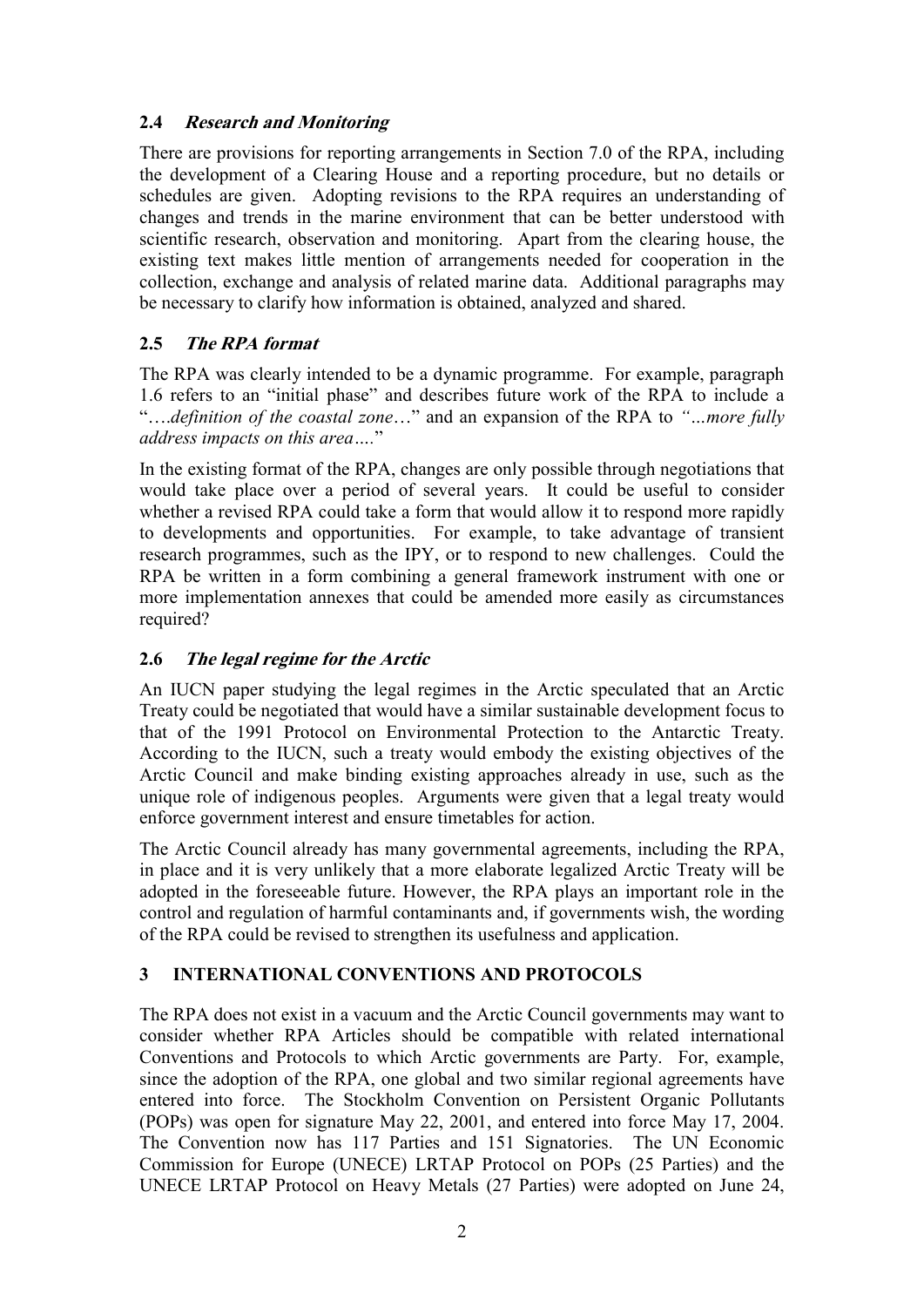1998 and came into force on October 23 and December 29, 2003 respectively. Most, but not all, Arctic governments have ratified these related instruments.

It is important to maintain an up-to-date RPA by monitoring and, where necessary, consider the research, technology, methodology and policies accepted by Arctic governments under these and other related international agreements. For example, the RPA Section 6.0 may need to be revisited to reflect developments and associated changes in strategic priorities for governmental action.

# **3.1 The Stockholm Convention on (POPs)**

The Stockholm Convention on POPs deals with a selected list of chemicals and anticipates the addition of new pesticides or new industrial chemical compounds as necessary. In addition to limiting or restricting the production and use of certain listed chemicals, Parties (which include six of the eight Arctic countries, the other two being signatories) that have regulatory and assessment schemes for new pesticides or industrial chemicals, are also obligated to take measures to regulate, with the aim of preventing the production and use of such new compounds that exhibit the characteristics of persistent organic pollutants. Parties have obligations to develop and endeavour to implement a plan under the Convention, to transmit its implementation plan to the Conference of the Parties, and to review and update this plan on a regular basis, as necessary. Parties also undertake, where appropriate, to cooperate directly or through global, regional and sub-regional organizations, and consult their national stakeholders in order to facilitate the development, implementation and updating of their implementation plans.

Parties are called upon to develop an action plan or, where appropriate, a regional or sub- regional action plan designed to identify, characterize and address the release of persistent organic pollutants formed and released unintentionally from anthropogenic sources. There is also accommodation within the Convention for Parties to propose new chemicals to the adopted lists of banned and regulated compounds, along with periodic reviews and regular reports to the Convention Secretariat.

# **3.2 UNECE LRTAP Protocol on POPs**

The UNECE LRTAP Protocol on POPs focuses on a list of 16 substances that have been singled out according to agreed risk criteria. The substances comprise eleven pesticides, two industrial chemicals and three by-products/contaminants. The ultimate objective is to eliminate any discharges, emissions and losses of POPs to the environment. The Protocol bans the production and use of some products outright, whilst others are scheduled for elimination at a later stage. The Protocol severely restricts the use of another list of chemicals and includes provisions for dealing with the wastes of products that will be banned.

The Protocol obliges Parties (which include five of the Arctic countries with two others being signatories) to reduce their emissions of dioxins, furans, PAHs and HCB below their 1990 levels (or an alternative year between 1985 and 1995), or apply emission reduction strategies and best available techniques, and lays down specific limit values for the incineration of municipal, hazardous and medical waste.

This Protocol also allows for proposals for additional compounds by Parties. Dossiers prepared by a submitting state Party are considered by the UNECE LRTAP Expert Group on persistent organic pollutants (POPs) based on criteria specified by the LRTAP Executive Body. This process may be relevant to the RPA.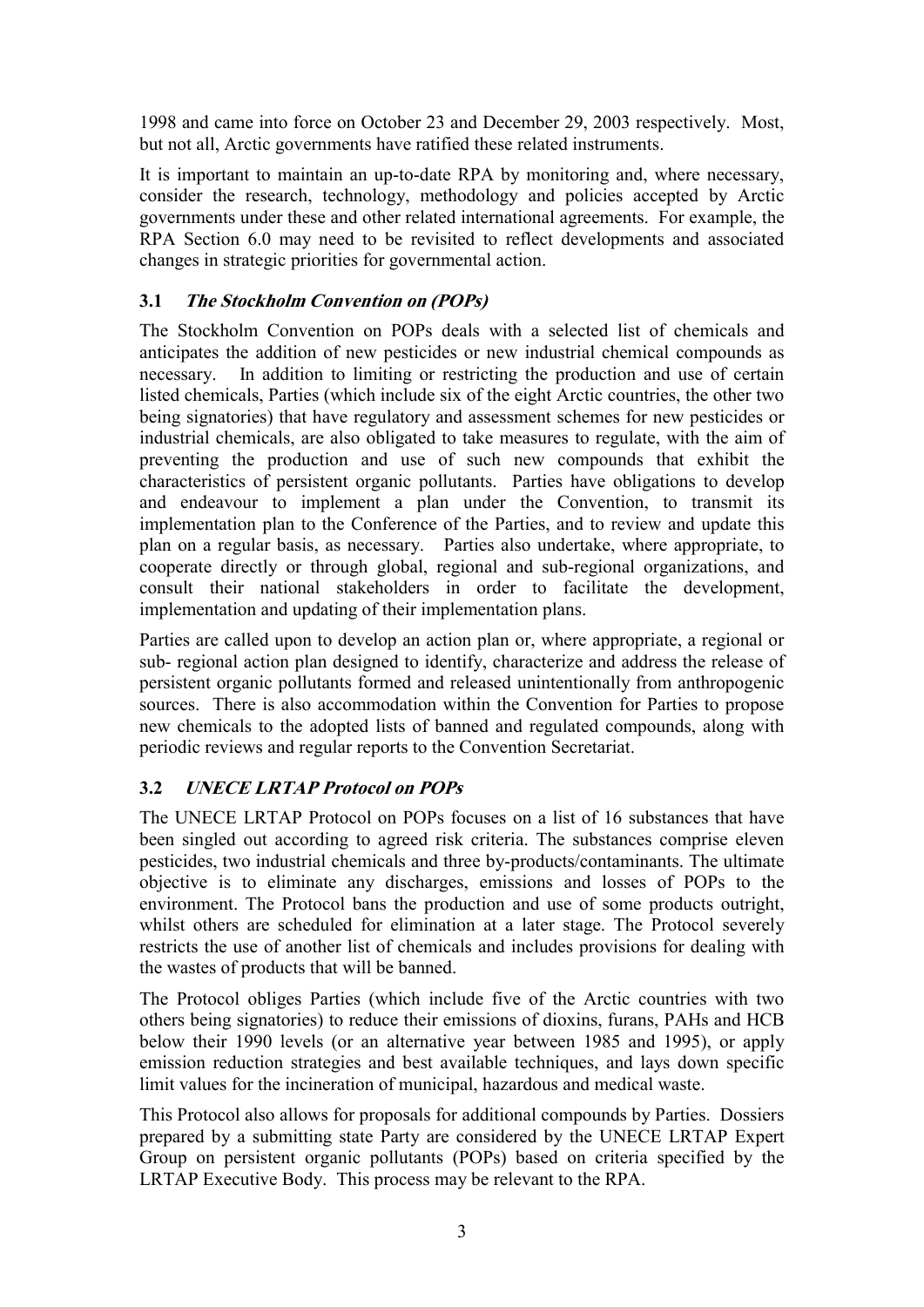# **3.3 UNECE LRTAP Protocol on Heavy Metals**

The Protocol on Heavy Metals targets three particularly harmful metals: cadmium, lead and mercury. According to one of the basic obligations, Parties undertake to reduce their emissions for these three metals below 1990 levels (or an alternative year between 1985 and 1995), apply emission reduction strategies, product control measures, and best available techniques, or meet other reduction goals. The Protocol stipulates limit values for emissions from stationary sources and suggests best available techniques for these sources, such as special filters or scrubbers for combustion sources or mercury-free processes and aims to cut emissions from industrial sources.

Preventative measures in the Protocol require Parties (which include six of the Arctic countries with one other a signatory) to phase out leaded gasoline and introduces measures to lower heavy metal emissions from other products. For example, the Protocol tackles the problem of mercury in batteries, and proposes the introduction of management measures for other mercury-containing products. This may be relevant to the RPA.

#### **4 NEW INFORMATION AND PRIORITIES**

The RPA is intended, in part, to provide a mechanism for improving cooperation amongst existing and planned programmes that address the impact of various sources and activities on the Arctic marine and coastal environments, thus a periodic examination of the status of the RPA in terms of new information and priorities could be considered. Much of the new information will arise from the work of Arctic Council Working Groups, but other sources will also need to be considered. The following sections examine recent reports with respect to their possible impact on the RPA.

#### **4.1 Arctic Climate Impact Assessment (ACIA)**

This very extensive assessment was presented to the Arctic Council in November 2004. The Ministers welcomed the report and endorsed the ACIA policy recommendations for mitigation, adaptation, research, monitoring and outreach. Although there are no direct implications to the RPA, several of the findings indicate climate changes will impact on the marine environment. The Arctic Council also agreed on certain actions that need to be considered.

#### 4.1.1 Technical considerations

The overview document of the ACIA identified the following ten key findings:

- 1. The Arctic climate is now warming rapidly and much larger changes are projected.
- 2. Arctic warming and its consequences have worldwide implications.
- 3. Arctic vegetation zones are projected to shift, bringing wide-ranging impacts.
- 4. Animal species' diversity ranges, and distribution will change.
- 5. Many coastal communities and facilities face increasing exposure to storms.
- 6. Reduced sea ice is very likely to increase marine transport and access to resources.
- 7. Thawing ground will disrupt transportation, buildings, and other infrastructure.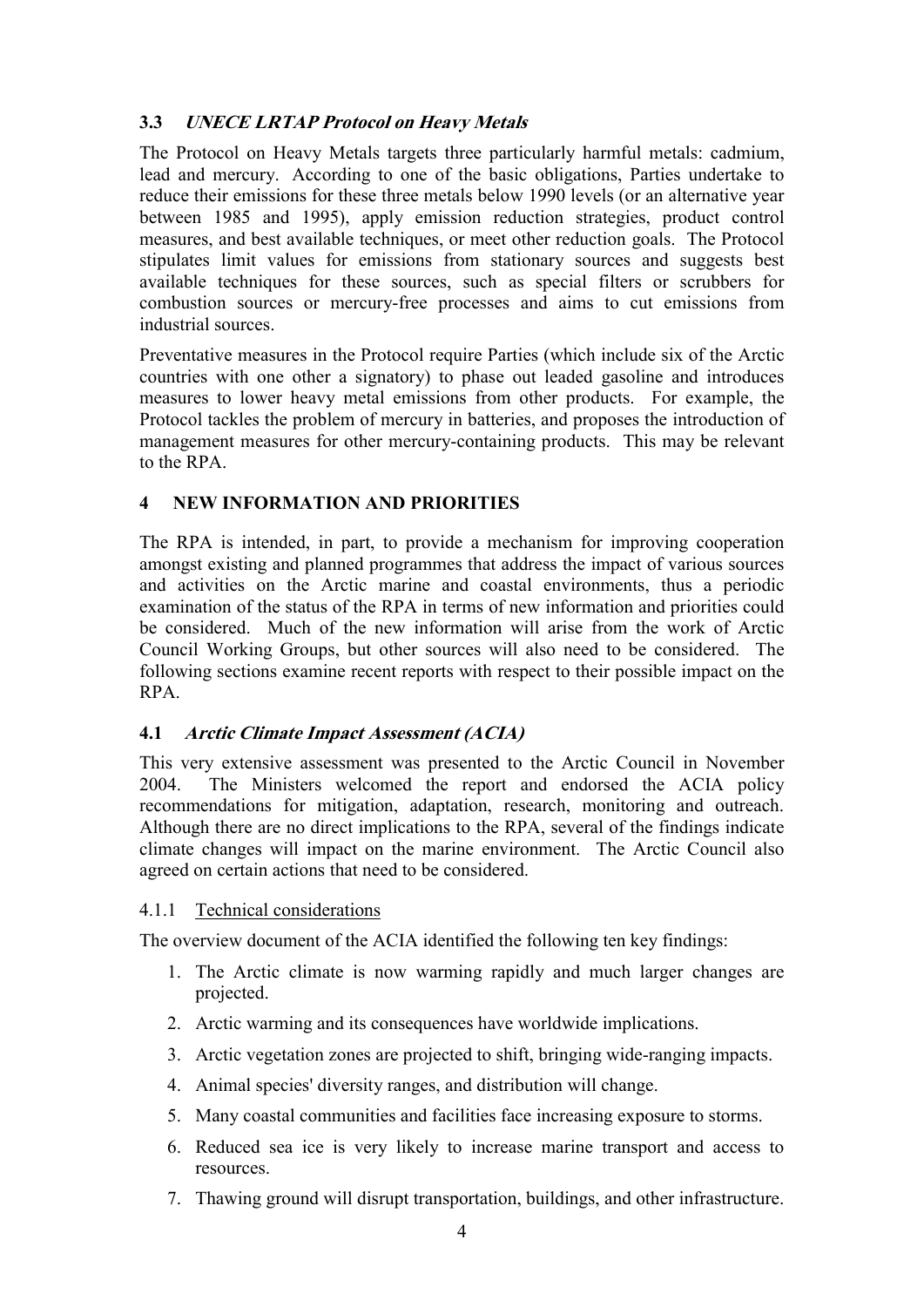- 8. Indigenous communities are facing major economic and cultural impacts.
- 9. Elevated ultraviolet radiation levels will affect people, plants, and animals.
- 10. Multiple influences interact to cause impacts to people and ecosystems.

The report notes that such findings, as well as the underlying scientific assessment, will help inform governments as they implement and consider future policies on global climate change.

Climate warming would definitely impact the quality of the Arctic marine environment and changes and trends will need to be monitored. A reduction in sea ice could lead to increased shipping, with potentially higher risk of spills, introduction of exotic species and operating issues. There could be more tourism and the need may arise to regulate the operation of cruise ships on a regional basis. The need for additional infrastructure to service the marine transportation industry would also pose an indirect concern for coastal waters. The Arctic Council has requested a study on Arctic Marine Transportation that will be a valuable source of information.

A warming trend in the Arctic would lead to a loss of permafrost. Permafrost has been an effective barrier to the seepage of pollutants from dumps, mining operations and other activities. Mitigation measures to deal with potential hot spots could be examined and measures considered before potential problems arise. The impact of climate change on sensitive habitats and the need for adaptation policies for coastal communities could be amongst the highest priorities.

A higher risk of events such as storms, floods, in many cases in areas where there is no previous history of extreme types of weather, would increase threats of erosion, turbidity and the risk of higher concentrations of polluting run-off.

#### 4.1.2 Policy considerations

The Arctic Council decided that it, along with its subsidiary bodies, should further organize their work based on the findings of the ACIA. The Council directed relevant technical working groups of the Arctic Council to review the scientific chapters of the ACIA in the context of their ongoing and future work programmes, and to report on the progress made at the 2006 Ministerial Meeting. PAME's review of possible future actions on the RPA is part of its ACIA follow up. For example, a revision of the RPA may need to consider additional threats from existing contamination sources due to environmental changes such as those arising from a warming climate, in particular those potentially impacting coastal communities.

#### **4.2 Arctic Human Development Report (AHDR)**

The AHDR findings indicate the importance of maintaining environmental quality as one of the elements in producing a more stable and sustainable Arctic economy. The report makes the very pertinent argument that governments need to recognise the economic strength of the Arctic and its resources, which, for example if taken as an integrated region, surpasses the GDP of Sweden and amounts to about a quarter of Canada's GDP.

In terms of human health, the transfer of man-made contaminants in the marine environment and contamination of traditional foods is noted as a continuous and serious problem. An immediate issue is the advice that Arctic residents receive about the risks of consuming contaminated food and therefore, the need to monitor closely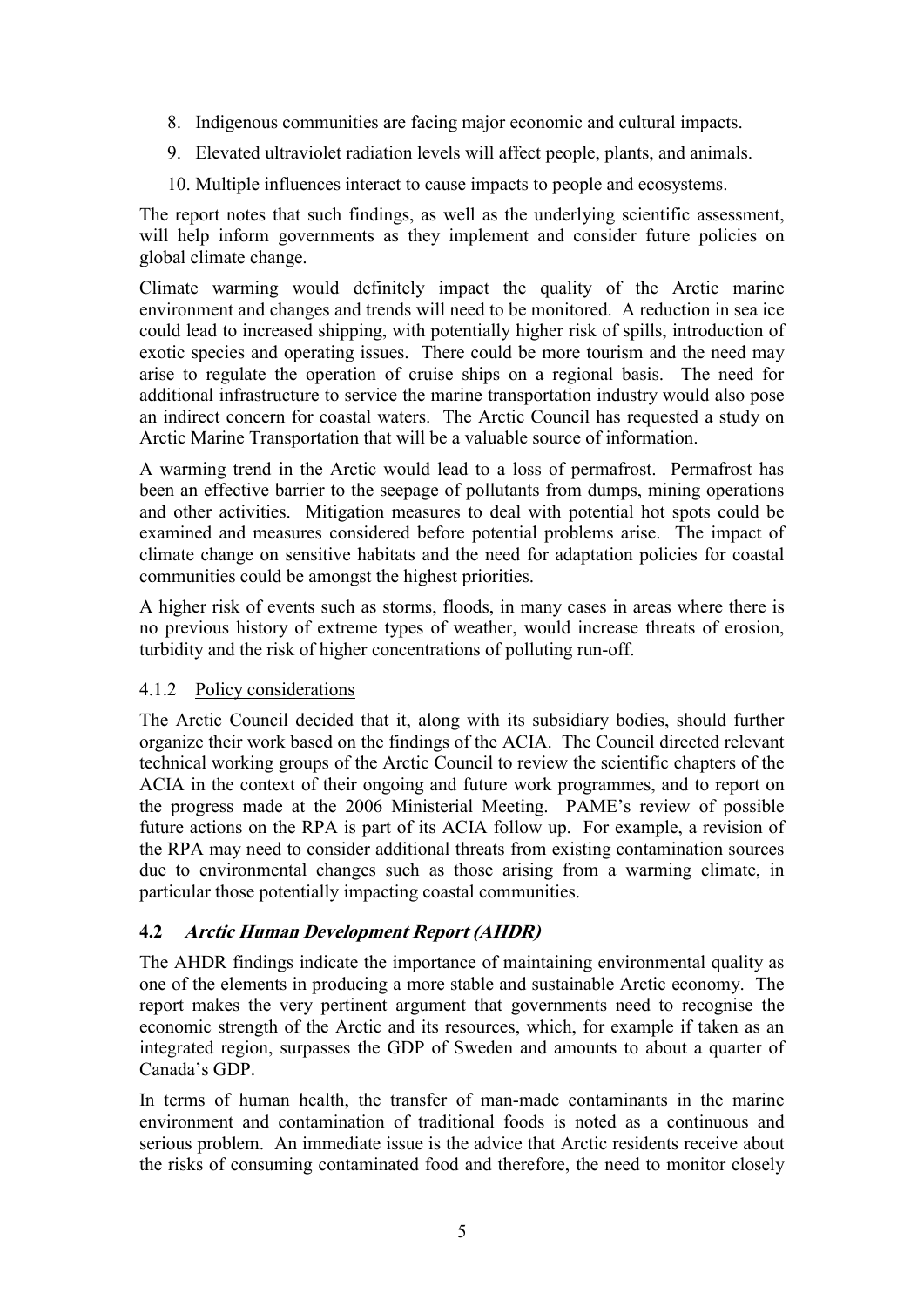the success of programmes aimed at controlling the predominantly distant sources of the problem chemicals.

The report also states that "*We need to improve our understanding of the roles that modern industrial activities play in the pursuit of sustainable development at the regional level".* 

The RPA is available for use by governments to act collectively to reduce threats to the marine environment from land-based activities. The RPA is a tool that contributes to sustainable development and appropriate changes to the text that would enhance this role could be considered. As the rate of development increases in the north, one of the goals of the RPA could be to assist in the prevention of new threats to the marine environment through encouraging national and regional environmental programmes.

#### **4.3 Arctic Council Sustainable Development Action Plan**

In 2002, Ministers of the Arctic States requested Senior Arctic Officials to develop an action plan (SDAP) on sustainable development incorporating previous decisions by the Arctic Council, the latest scientific knowledge and the decisions by the Johannesburg WSSD 2002.

The SDAP was completed during the Russian chairmanship and may be submitted to Ministers at the Salekhard Ministerial meeting in October 2006. The SDAP provides a useful list of Arctic Council programmes and their status, including the RPA:

- Monitoring and assessment of the state of the environment in the Arctic
- Prevention and elimination of environmental pollution in the Arctic.
- Arctic marine environment protection.
- Biodiversity conservation in the Arctic.
- Climate change impact assessment in the Arctic.
- Prevention and elimination of ecological emergencies in the Arctic, including those relating to climate change.

#### **4.4 The Arctic Council Action Plan (ACAP)**

The Arctic Council Action Plan (ACAP) to Eliminate Pollution in the Arctic is a Steering Committee established by the Arctic Council, to increase efforts to limit and reduce emissions of pollutants into the environment and promote international cooperation. The goal of ACAP is to reduce emissions of pollutants into the environment in order to reduce the identified pollution risks. In particular, ACAP has been dealing with serious contamination sources in Northern Russia.

The RPA, in considering these major sources of pollution, remarks in paragraph 5.4, "….*These potential sources would benefit from further assessment and verification to help identify areas of concern",* and again in the following paragraph "….*there are several areas where marine contamination has been found or is suspected and the sources and impacts need to be confirmed…".* 

The ACAP report also examined specific contaminants and new information was presented concerning an emerging problem with Brominated Flame Retardants (BFRs). Flame retardants are used in many products including furniture, textiles,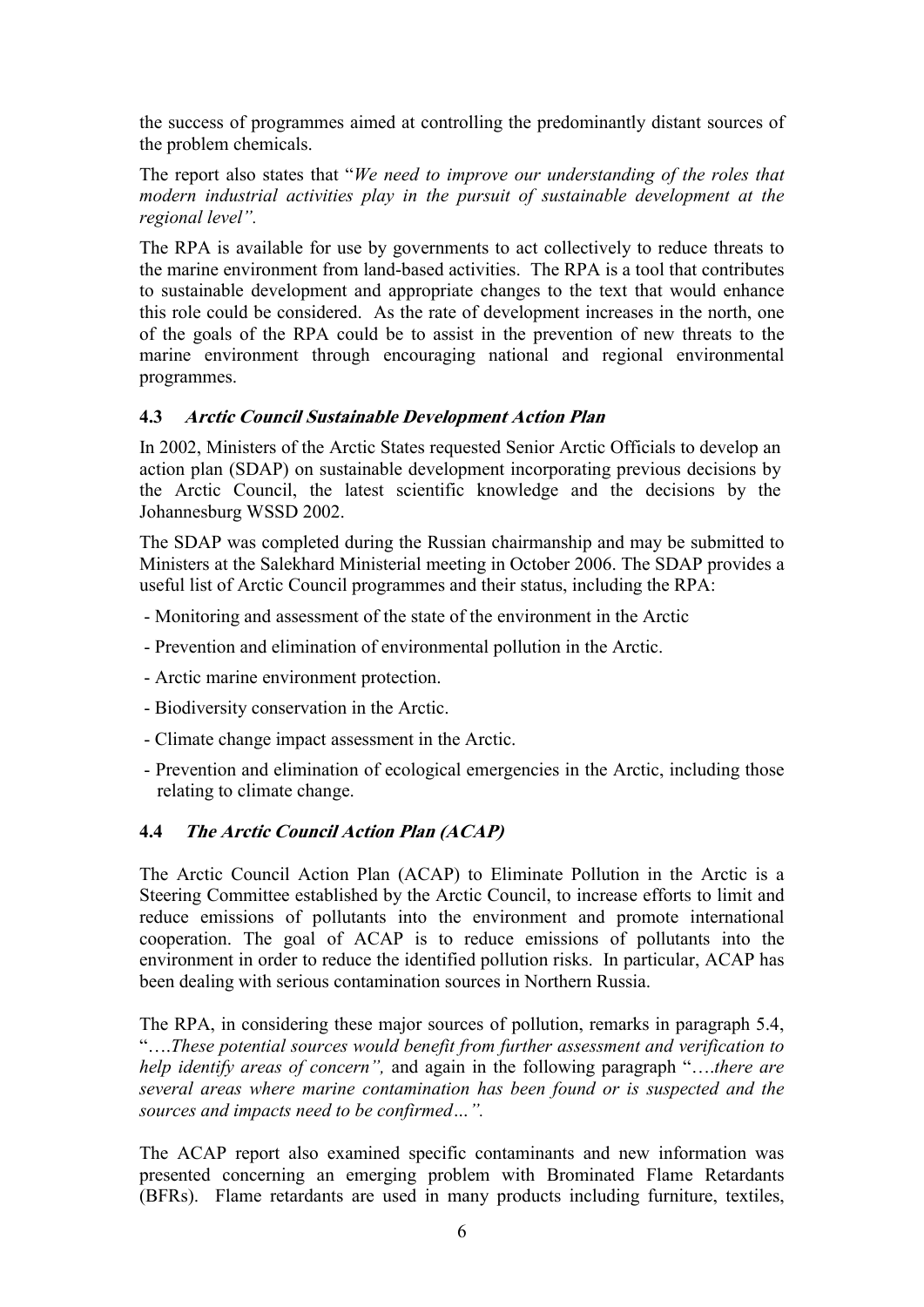electronic equipment. Many of these chemicals are suspected endocrine disruptors as well as being bioaccumulative and persistent in the environment. Brominated Flame Retardants are widely used. Bromine is an elemental halogen similar to chlorine and dioxins and furans are produced when substances containing either element are burned. There is no doubt that many fire deaths have been prevented from the use of flame retardants and, therefore, their use is being promoted to this end. The associated environmental problems of disposal and dispersal have not yet been adequately assessed nor addressed. ACAP has circulated a questionnaire to Arctic Council members and is compiling the responses.

"New" threats to the marine environment from land-based activities such as BFRs could be an important part of any consideration of amendments to the RPA.

It is clear that ACAP has significant efforts underway to identify, assess and take action on pollution sources. The overall reduction of emissions under ACAP would automatically benefit the goals of the RPA through reductions in marine contaminants. However, in the report of the ACAP meeting and the appended reports of its working groups, the RPA was not mentioned at all.

PAME could consider possible ways to bring the two plans into closer proximity, with advantages that could include:

- Early warning from ACAP on new sources and/or new contaminants that may cause problems in the marine environment.
- A dialogue on contaminants that may uniquely affect the marine environment and may otherwise have low priority.
- A communication channel that would enable newly identified marine problems to be tackled expeditiously at the source.
- A higher visibility for the RPA within government contaminant alleviation programmes.
- Cooperation could assist with compliance of GPA objectives and reporting.
- The identification and treatment under ACAP of marine dumping sites as a source of contamination if found to be a significant problem.

#### **4.5 AMAP Reports**

In 2002, AMAP prepared assessments on POPs, Radioactivity, Heavy Metals and Human Health that are directly pertinent to the consideration of RPA revisions. The following sections illustrate some of the new information that has become available over the past few years. PAME could take into account information from these extensive assessments in any consideration of amendments to the RPA.

#### 4.5.1 2002 AMAP Assessment on POPs

This Assessment includes recommendations on the research and monitoring of existing and "new" contaminants. It notes that for many chemicals, the ocean presents the largest reservoir in the Arctic. Ocean transport may be more important than atmospheric transport in influencing observed levels of some chemicals in Arctic marine biota. The measurement of 'new' chemicals, in particular brominated and fluorinated compounds, in the Arctic environment and the evidence of biological effects of organic chemicals are highlights of the recent research carried out on POPs in the Arctic.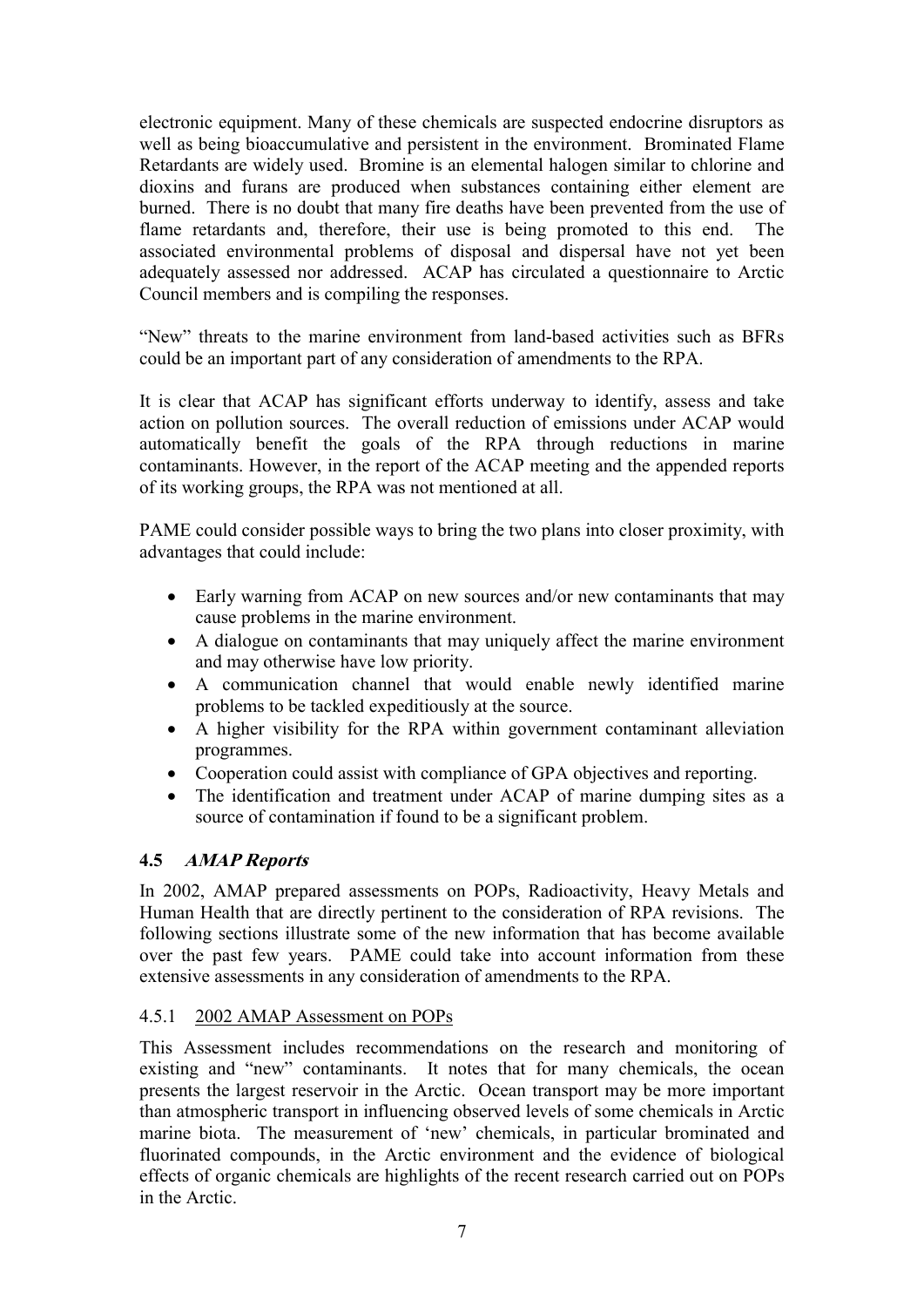Recent information shows that toxaphene is widespread throughout the Arctic, although only limited temporal trend data exist. Beluga, narwhal and some seal species have particularly high toxaphene levels. The Assessment recommends that monitoring of toxaphene should be extended and temporal trend monitoring studies of toxaphene established. It also recommends that monitoring of organic chemicals in seawater continue and encompass a greater geographical range, with particular emphasis on the European Arctic and that "new" chemicals should be incorporated in this monitoring, especially those that are considered persistent but non-volatile. The Assessment recommends that sites for long-term monitoring of temporal trends should be selected.

Based on recent studies in Norway and the Kola Peninsula, there appears to be a need to assess the role of harbours as a source of organic chemicals to oceans and the local coastal environment. The potential for northern harbors to be continuing sources of contamination to the Arctic Ocean, or to contaminate biota that migrate to other more pristine areas, is mentioned as needing further study, particularly for 'new' chemicals.

While broad ranges of 'new' chemicals are being investigated in Arctic biota, the Assessment recognizes that models are necessary to predict the kinds of compounds that are in commercial use, and that may have 'Arctic accumulation potential'. Much progress in modeling has been made in this regard, but a strategy for developing a list of possible chemical contaminants could be considered in order to anticipate new chemical threats, rather than focusing most resources on the list of 'legacy' organic chemicals.

#### 4.5.2 2002 AMAP Assessment on Radioactivity

This Assessment finds that, in general, levels of radionuclides in the Arctic are declining. The exceptions are seawater concentrations of the long-lived water-soluble fission products 99Tc and 129I. This is due to increased releases from nuclear fuel reprocessing in Western Europe and the Assessment reaffirms the 2000 AMAP recommendation that the Arctic Council encourage the United Kingdom to reduce the releases from Sellafield to the marine environment of technetium, by implementing best available technology.

Despite the decline in current levels, there is continuing uncertainty about the amount of radionuclides present at a number of sources and potential sources in the Arctic. Access to information about civilian and military sources continues to be a problem.

# 4.5.3 2002 AMAP Assessment on Heavy Metals

The Assessment has extended the understanding of anthropogenic sources, transport processes, trends, and effects of metals in the Arctic. It notes that the distribution of heavy metals among the various environmental compartments of the Arctic is dynamic and reflects natural sources, environmental processes, and a range of environmental factors that affect biological uptake. A continuing challenge in assessing the levels, trends, and effects of heavy metal contamination in the Arctic is showing the extent to which observed patterns reflect natural processes or anthropogenic inputs.

The metals in the Arctic biosphere of greatest toxicological concern continue to be mercury (Hg) and cadmium (Cd). These metals occur in some Arctic biota at concentrations that may have health implications for individual animals or for human consumption.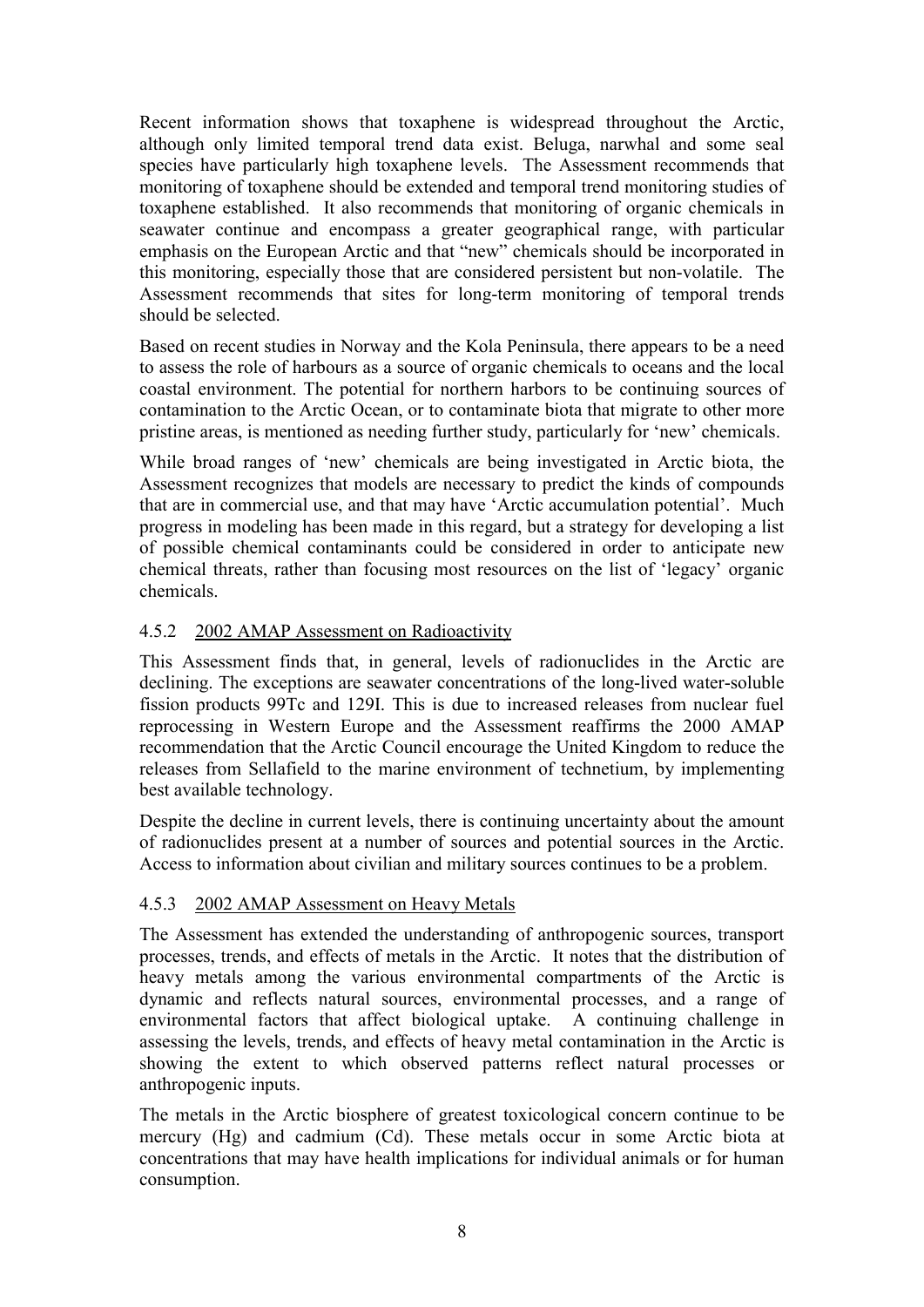There is now evidence that in certain regions of the Arctic, mercury environmental levels are increasing, which reflects the apparent increases in global emissions, despite temporary reductions in the 1990s from the implementation of better emission controls in some regions. The new data will enable assessment of whether the measures taken in accordance with the LRTAP (Long-range Transboundary Air Pollution) Protocol are effective in reducing mercury levels in the Arctic. Current mercury exposures may pose a health risk to some people and animals in the Arctic. Reducing exposure to mercury must be addressed at all levels to reduce worldwide emissions.

The reduction of lead emissions through the decreased use of leaded gasoline around the globe is among the more successful regulatory actions in recent times. As a result, lead deposition has decreased, although lead levels in Arctic biota do not yet reflect this change. Lead shot from hunting remains a problem. The Assessment recommends a complete ban on the use of lead shot by hunters.

Cadmium levels in the Arctic environment have increased since pre-industrial times but, where higher concentrations are found in wildlife, it remains difficult to separate anthropogenic and natural sources. The Assessment recommends Cadmium monitoring be continued in the Arctic to support human and wildlife exposure estimates.

Although atmospheric transport represents a major transport mechanism to the Arctic, particularly for mercury, rivers provide another major transport mechanism for some metals reaching the Arctic Ocean. Significant alterations in metal transport pathways would be expected on Arctic hydrology, currents, ice, winds, and temperature under a warming climate scenario.

AMAP recommends that the assessment for global action undertaken by the United Nations Environmental Programme and its resulting proposals should be acknowledged and appropriate steps taken to ensure that Arctic concerns are adequately addressed through the development of regional and global actions.

#### 4.5.4 2002 AMAP Assessment on Human Health

Recent findings confirmed and strengthened previous conclusions concerning the impacts of pollution on human health, through exposure and through consumption of contaminated traditional foods. The existing concerns on the impact of POPs, especially on the immune system, fertility, fetal and child development and pregnancy outcome, are restated as is the need to continue to reduce human exposure. There now is strong evidence of an exponential increase in polybrominated diphenylethers and the Assessment considered it necessary to include these compounds and other "new" chemicals in future studies.

New calculations of dioxin toxic equivalents from data provided in the earlier assessment indicate that human intake of substances with dioxin-like effects (dioxins/furans, dioxin-like PCBs, and some organochlorine pesticides) is indeed a matter of concern and the Assessment recommends that analyses of dioxin and dioxin-like compounds be included in future human effect studies to enable further risk assessments.

Contaminants of anthropogenic origin are spread globally and contaminate the Arctic. The combination of environmental conditions and biomagnification in the marine and freshwater aquatic food webs results in accumulation of certain persistent contaminants in local food at levels which are often in excess of contaminant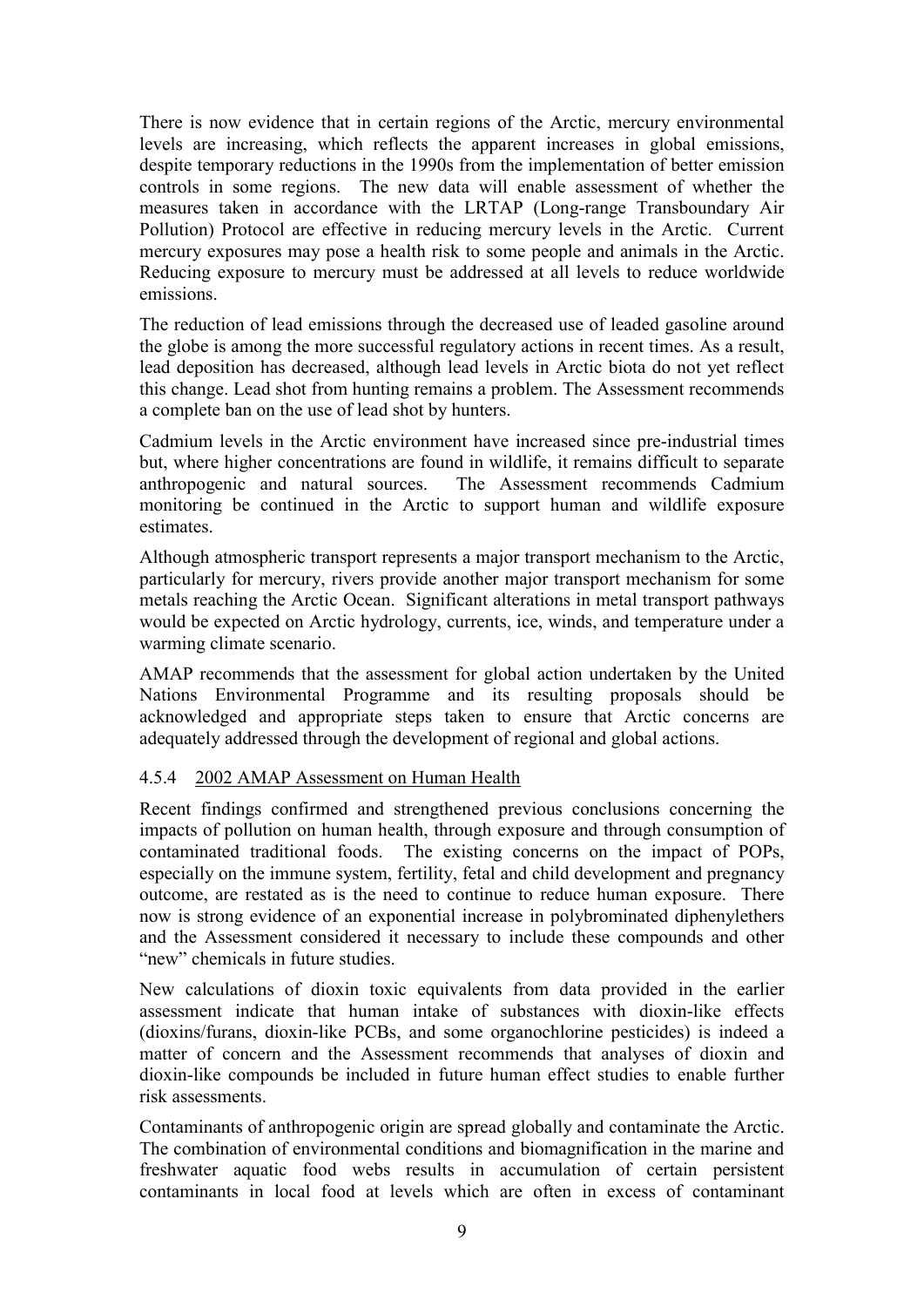concentrations in the mid-latitudes where these contaminants originate. Consumed fish, marine mammals, terrestrial mammals, and birds are the major sources of human exposure to environmental contaminants in the Arctic.

The Assessment recommends strengthening international efforts to control production, use and emissions to the environment of persistent organic pollutants and mercury and the initiation of measures to reduce and control regional industrial emissions of contaminants. Amongst other actions it encourages Arctic governments to participate in the global monitoring of human exposure to be established under the Stockholm Convention and to support a global assessment of the linkages between health and the environment.

#### **4.6 Other Sources**

Sources of important new information relevant to the RPA are not limited to the Working Groups of the Arctic Council. Maintaining a Clearing House which has access to all research pertaining to the aims and goals of the RPA could be a way to stay informed of new information. For example, the International Polar Year (IPY) is expected to be a major source of new information about the health of the Arctic Ocean and coastal waters.

# **5 INITIAL FINDINGS**

This report considers the potential need to amend the RPA and does not suggest actual text or format changes. Any such changes would need to be promulgated and negotiated by governments before adoption. This report summarizes some of the new information made available since adoption of the RPA that could be used when considering revision of the RPA.

Any study could include an evaluation of the implementation and effectiveness of the existing RPA. In any proposed amendments to the RPA text, consideration could be given to the cause of any perceived shortcomings and whether these could be reduced or removed through changes to the present wording or whether there were external reasons that needed to be addressed. Therefore, a study could include a process and schedule for obtaining input from governments and stakeholders and information obtained could be used in any proposed revisions to the RPA text. These revisions would be discussed by the PAME Working Group and then passed as recommendations to the SAOs and Ministers for decision.

This report reached the following preliminary findings that could be taken into account in any review of the RPA:

- **No changes appear necessary to the purpose and intent of the Arctic RPA.**
- **Changes to the format of the RPA could be considered, for example, whether the RPA could be more easily kept up-to-date through the inclusion of Implementation Annexes to the RPA, and whose content could be amended by decision of the Arctic Council, as and when required.**
- **The responsibilities for monitoring and evaluating programmes important for the execution and continuing usefulness of the RPA could be addressed and possibly reflected in the text. In this regard, the role and function of an RPA Clearing House in acquiring and exchanging new and relevant information from all sources could be assessed.**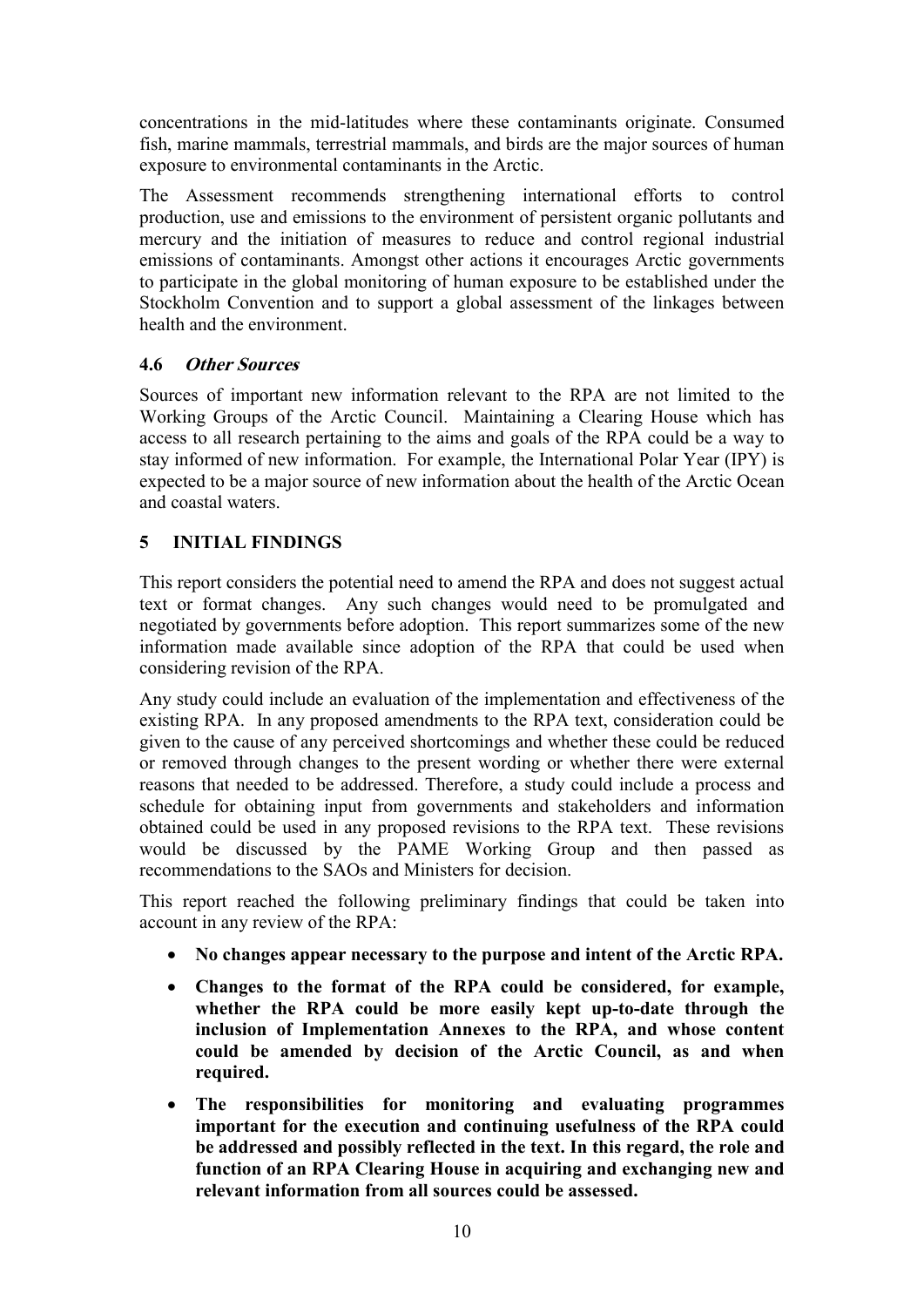- **Consideration could be given to the inclusion of more details on the process and schedule for a regular evaluation and assessment of the RPA.**
- **The compatibility of Articles in the RPA that correspond to related governmental obligations under the GPA, the Stockholm Convention and other pertinent intergovernmental agreements could be considered.**
- **PAME may consider undertaking projects in follow-up to the ACIA and this could be relevant to potential changes to the RPA text.**
- **The work of several other Arctic Council Working Groups is relevant to the RPA and PAME could consider how these sources of expertise could be incorporated.**
- **The RPA could be a part of the Arctic Council thrust led by AHDR to improve the economic, social and cultural development of the Arctic.**